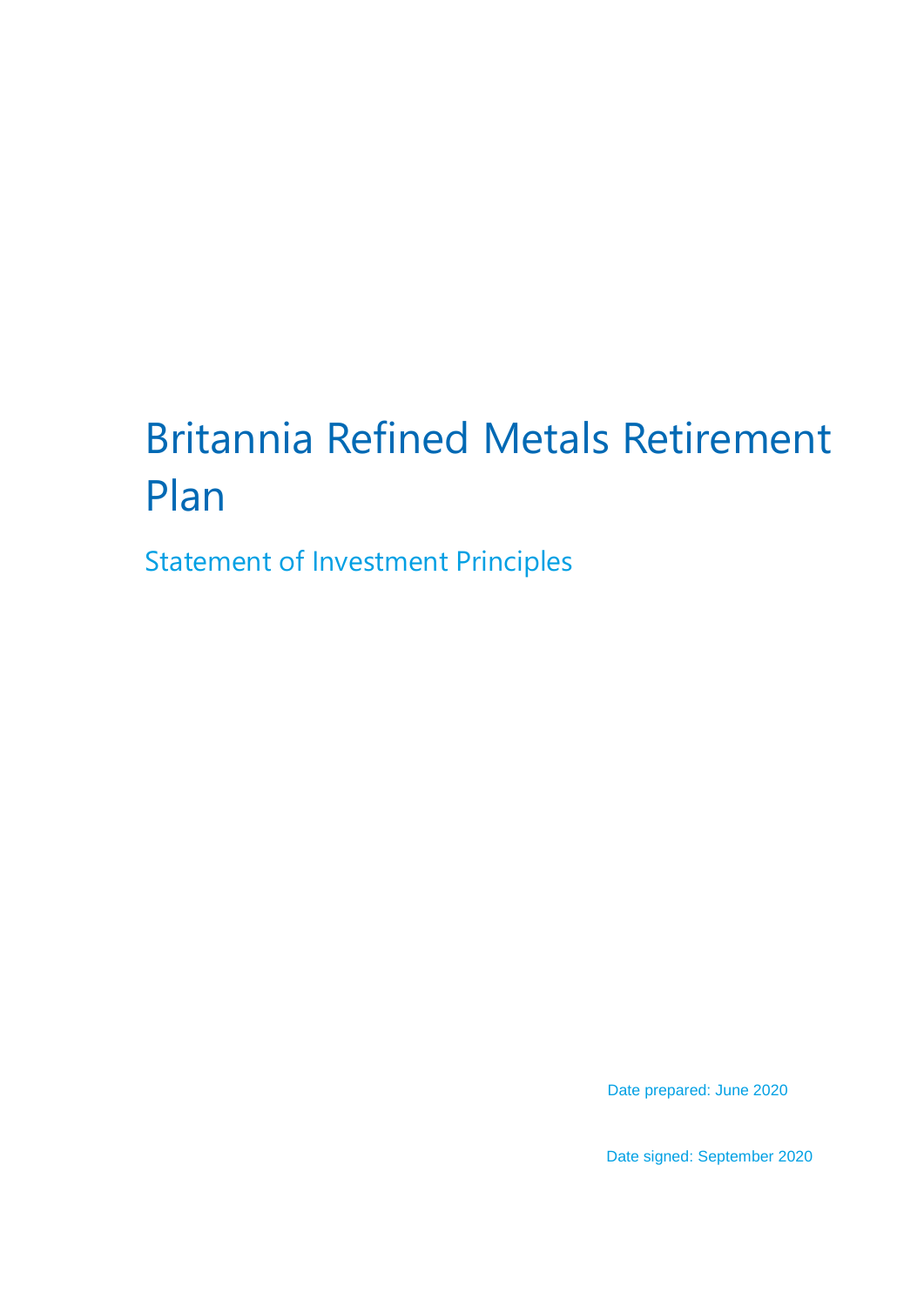

# **Contents**

| Provided as separate documents: |  |  |
|---------------------------------|--|--|

Appendix 1 Note on investment policy of the DB and DC Sections as at June 2020 in relation to the current Statement of Investment Principles (public)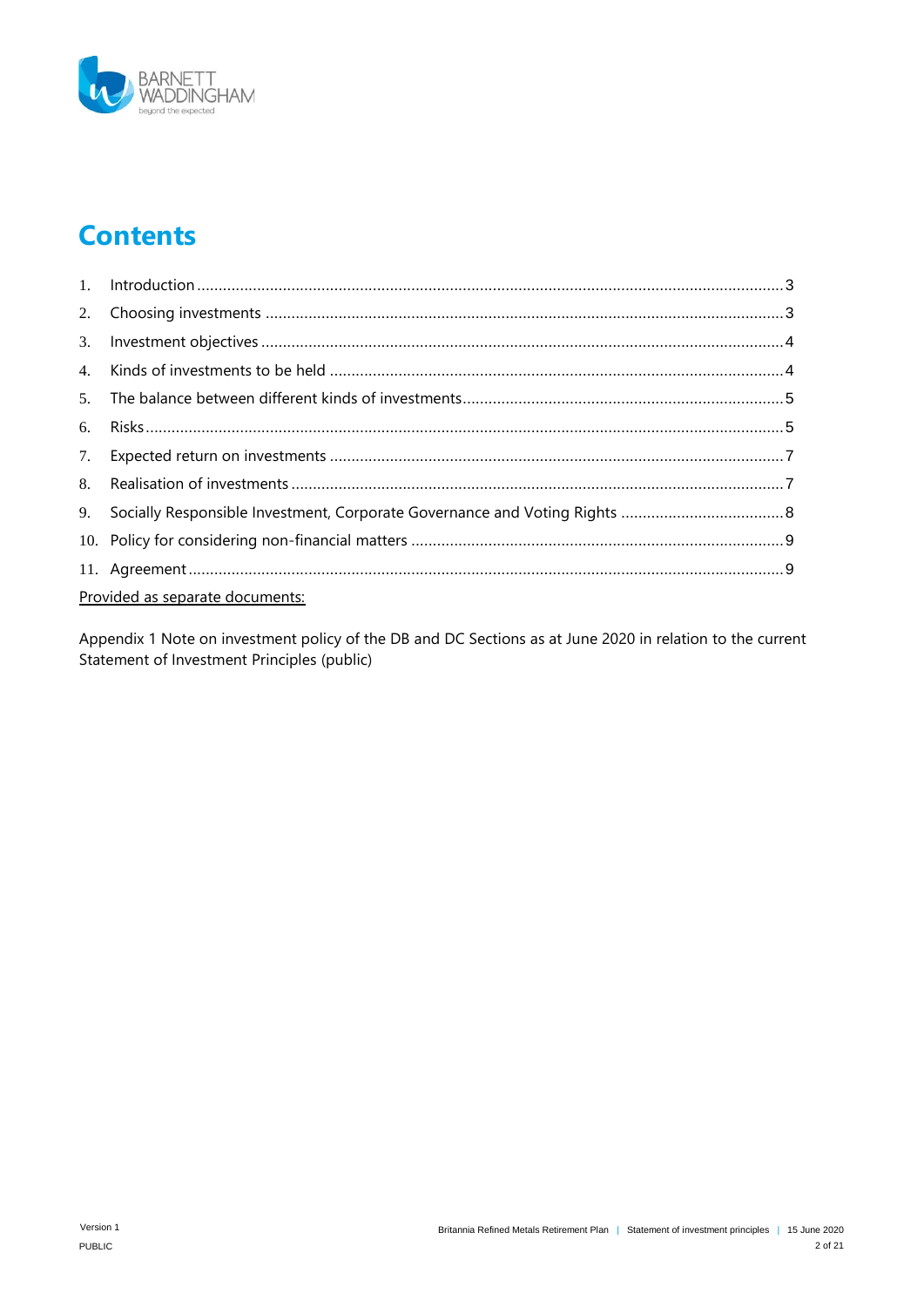

# <span id="page-2-0"></span>1. Introduction

- 1.1. This is the Statement of Investment Principles prepared by the Trustee Directors of the Britannia Refined Metals Retirement Plan (the Plan). This statement sets down the principles which govern the decisions about investments that enable the Plan to meet the requirements of:
	- the Pensions Act 1995, as amended by the Pensions Act 2004;
	- $\bullet$  the Occupational Pension Schemes (Investment) Regulations 2005 as amended by:
		- $\circ$  the Occupational Pension Schemes (Investment) (Amendment) Regulations 2010;
		- o the Occupational Pension Schemes (Charges and Governance) Regulations 2015; and
		- o the Occupational Pension Schemes (investment and Disclosure) (Amendment) Regulations 2018.
- 1.2. In preparing this statement the Trustee Directors have consulted Britannia Refined Metals Limited, the Principal Employer, and obtained advice from Barnett Waddingham LLP, the Trustee Directors' investment consultants. Barnett Waddingham is authorised and regulated by the Financial Conduct Authority for a range of investment business activities.
- 1.3. This statement has been prepared with regard to the 2001 Myners review of institutional investment (including subsequent updates), and Scheme Funding legislation.
- 1.4. The Trustee Directors will review this statement at least every three years or if there is a significant change in any of the areas covered by the statement.
- 1.5. The investment powers of the Trustee Directors are set out in Clause 10 of the Definitive Trust Deed & Rules, dated 25 June 2012. This statement is consistent with those powers.
- 1.6. The Plan has a Defined Benefit ("DB") Section and a Defined Contribution ("DC") Section. The Trustee Directors give active members of the DB Section, who had commenced paying Additional Voluntary Contributions ("AVCs") prior to 2006, the opportunity to invest AVCs in the range of funds made available under the DC Section.

### <span id="page-2-1"></span>2. Choosing investments

- 2.1. The Trustee Directors' policy when choosing investments for the DB Section is to set the overall investment target and then monitor the performance of their managers against that target. For the DC Section, the Trustee Directors' policy is to offer a default investment arrangement suitable for the Plan's membership profile, other optional lifestyle investment arrangements plus a core range of investment funds into which members can choose to invest their contributions and those contributions made by the employer.
- 2.2. In choosing appropriate investments for the Plan, the Trustee Directors consider the advice of their professional advisers, who they consider to be suitably qualified and experienced for this role.
- 2.3. The day-to-day management of the Plan's assets is delegated to one or more investment managers. The Plan's investment managers are detailed in the Appendix to this Statement. The investment managers are authorised and regulated by the Financial Conduct Authority, and are responsible for stock selection and the exercise of voting rights.
- 2.4. The Trustee Directors review the appropriateness of the Plan's investment strategy on an ongoing basis. This review includes consideration of the continued competence of the investment managers with respect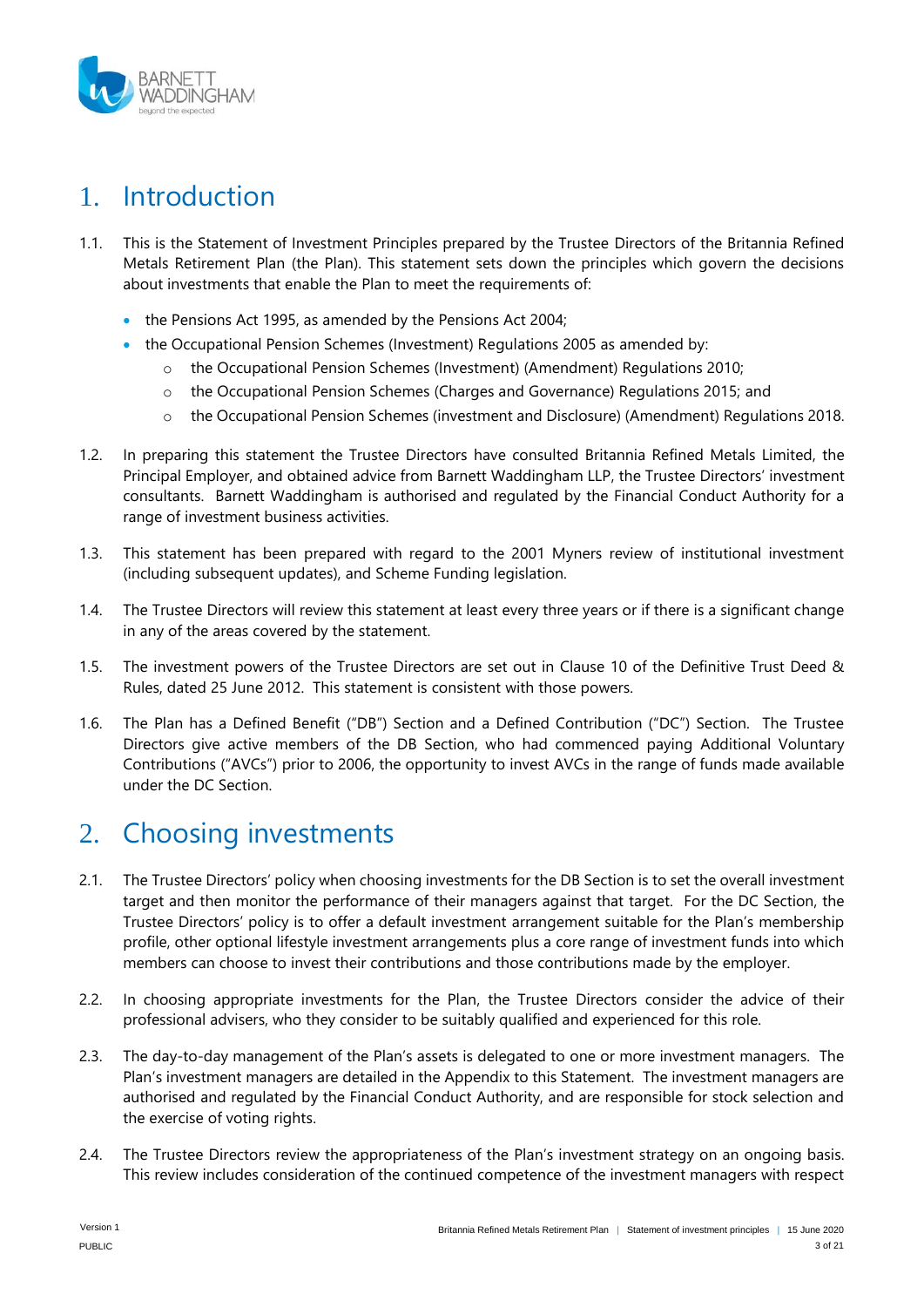

to performance within any guidelines set. The Trustee Directors will also consult the employer before amending the DB or DC Sections' investment strategy.

# <span id="page-3-0"></span>3. Investment objectives

3.1. The Trustee Directors have discussed key investment objectives in light of an analysis of the Plan's liability profile (for the DB Section) and the Plan's membership profile for the (DC Section) as well as the constraints the Trustee Directors face in achieving these objectives.

#### DB Section

- 3.2. The Trustee Directors' main investment objectives are to:
	- ensure that the Plan can meet the members' entitlements under the Trust Deed and Rules as they fall due;
	- achieve a long-term positive real return;
	- manage the expected volatility of the returns achieved in order to control the level of volatility in the Plan's required contribution levels;
	- invest in assets of appropriate liquidity which will generate income and capital growth to meet, together with new contributions from the employer, the cost of the benefits which the Plan provides;
	- reduce the risk of the assets failing to meet the liabilities over the long term;
	- minimise the long-term costs of the Plan by maximising the return on the assets whilst having regard to the above objectives.
- 3.3. The Trustee Directors are aware of the relationship that exists between the particular investment portfolio that is held and the level of funding of the Plan's liabilities. The Trustee Directors have obtained exposure to investments that it expects will meet the Plan's objectives as best as possible.

### DC Section

- 3.4. The Trustee Directors' main investment objective for the DC Section is to invest members' accumulated contributions under the Plan appropriately, taking into account:
	- the risk that the investment return achieved on a member's account over the member's working life will not keep pace with price and wage inflation;
	- the risk that investment market movements in the period immediately prior to retirement may lead to a substantial reduction in the anticipated level of benefits;
	- $\bullet$  the various methods that members are able to take their benefits from the Plan.
- 3.5. Within the DC Section, the Trustee Directors are responsible for the design of the default investment option and for choosing which funds to make available to members. Members are responsible for their own choice of investment options.

### <span id="page-3-1"></span>4. Kinds of investments to be held

4.1. The Plan is permitted to invest in a wide range of assets including equities, bonds, cash, property and alternatives.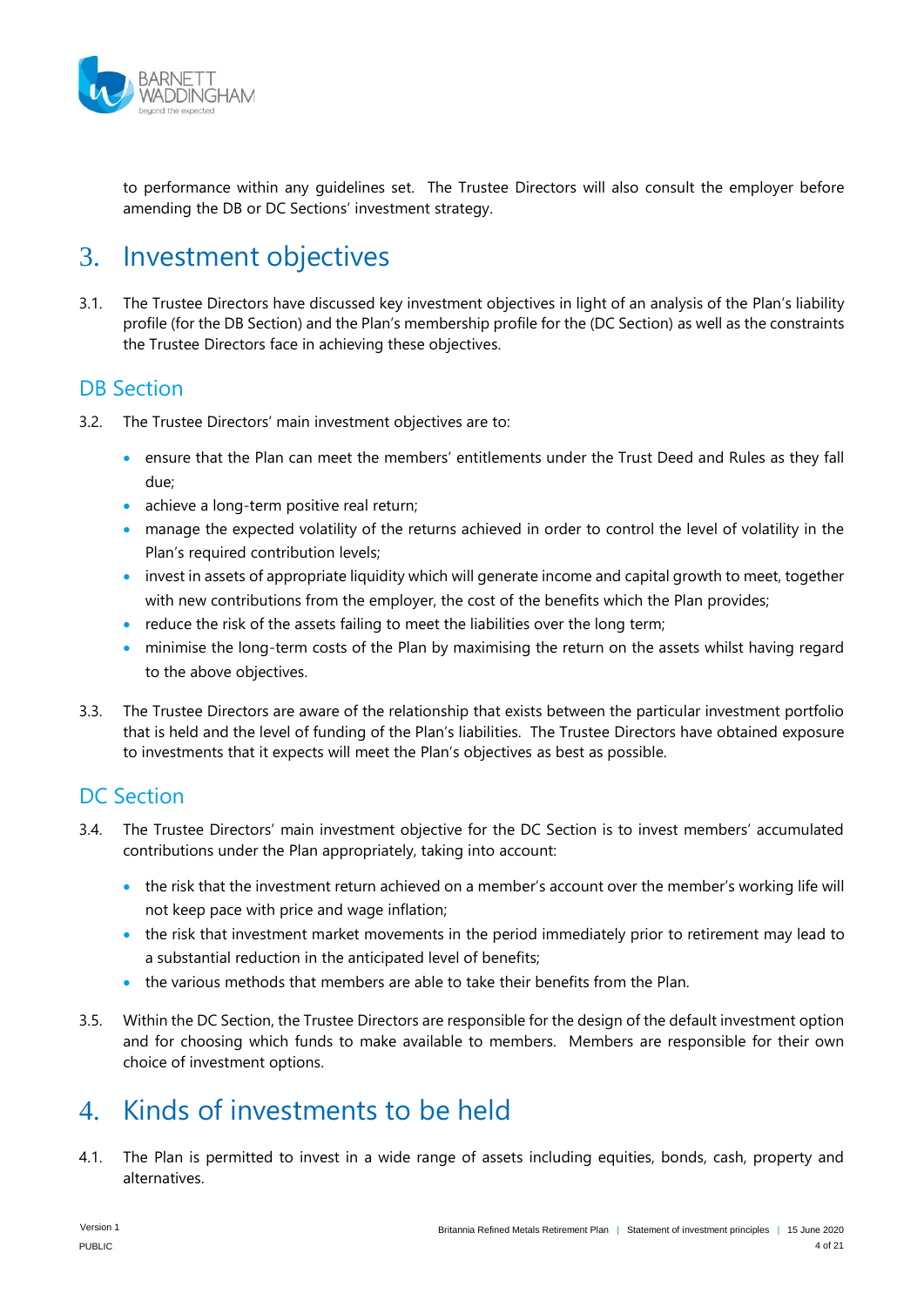

4.2. The Trustee Directors monitor from time-to-time the employer-related investment content of their portfolio as a whole and will take steps to alter this should they discover this to be more than 5% of the portfolio. Typically this check is carried out annually by the Plan's auditors.

# <span id="page-4-0"></span>5. The balance between different kinds of investments

- 5.1. The Trustee Directors are aware that the appropriate balance between different kinds of investments for the DB Section will vary over time and therefore the Plan's asset allocation will be expected to change as the Plan's liability profile matures. Similarly, the asset allocation of the DC Section may change as the membership profile evolves.
- 5.2. The Trustee Directors consider the merits of both active and passive management for the various elements of the portfolio and may select different approaches for different asset classes. The current arrangements are set out in the Appendix to this Statement.

#### DB Section

- 5.3. The DB Section invests in assets that are expected to achieve the Plan's objectives. The allocation between different asset classes is contained within the Appendix to this Statement.
- 5.4. From time to time the DB Section may hold cash and therefore deviate from its strategic or tactical asset allocation in order to accommodate any short-term cashflow requirements or any other unexpected items.

#### DC Section

5.5. DC Section members can choose to invest in a range of funds. Where members do not choose where their contributions are invested, the Trustee Directors will invest these contributions according to the default investment strategy.

### <span id="page-4-1"></span>6. Risks

6.1. The Trustee Directors have considered the following risks for the DB Section with regard to their investment policy and the Plan's liabilities, and considered ways of managing/monitoring these risks: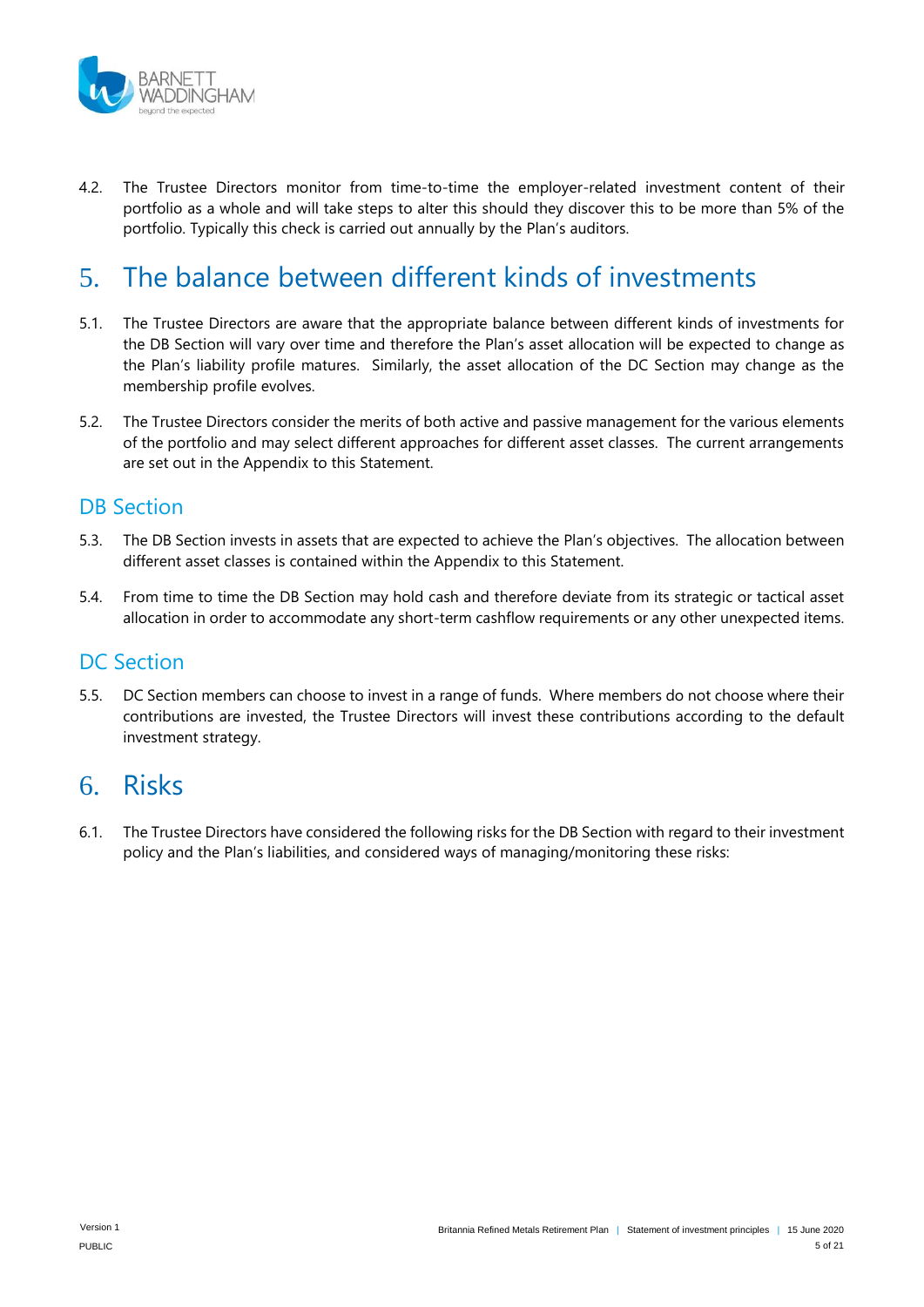

| Risk versus the<br><b>liabilities</b> | The Trustee Directors will monitor and review the investment strategy with respect<br>to the liabilities in conjunction with each actuarial valuation. The investment<br>strategy will be set with consideration to the appropriate level of risk required for<br>the funding strategy as set out in the Plan's Statement of Funding Principles.                        |
|---------------------------------------|-------------------------------------------------------------------------------------------------------------------------------------------------------------------------------------------------------------------------------------------------------------------------------------------------------------------------------------------------------------------------|
| Covenant risk                         | The creditworthiness of the employer and the size of the pension liability relative to<br>the employer's earnings are monitored on a regular basis. The appropriate level of<br>investment risk is considered with reference to the strength of the employer<br>covenant and the guarantee currently in place offered by the employer's parent<br>company Glencore plc. |
| Solvency<br>and<br>mismatching        | This risk is addressed through the asset allocation strategy and ongoing triennial<br>actuarial valuations. The Trustee Directors are aware that the asset allocation<br>required to minimise the volatility of the solvency position may be different from<br>that which would minimise the volatility on the Plan's funding basis.                                    |
| <b>Asset</b><br>allocation risk       | The asset allocation is detailed in the Appendix to this Statement and is monitored<br>on a regular basis by the Trustee Directors.                                                                                                                                                                                                                                     |
| Liquidity risk                        | The Plan invests in assets such that there is a sufficient allocation to liquid<br>investments that can be converted into cash at short notice given the Plan's cashflow<br>requirements. The Plan's administrators assess the level of cash held in order to<br>limit the impact of the cashflow requirements on the investment policy.                                |

- 6.2. Details in relation to the risks considered to be specific for the DC Section are set out in the DC Section Appendix.
- 6.3. The following risks have been considered in the context of both the DB and DC Sections: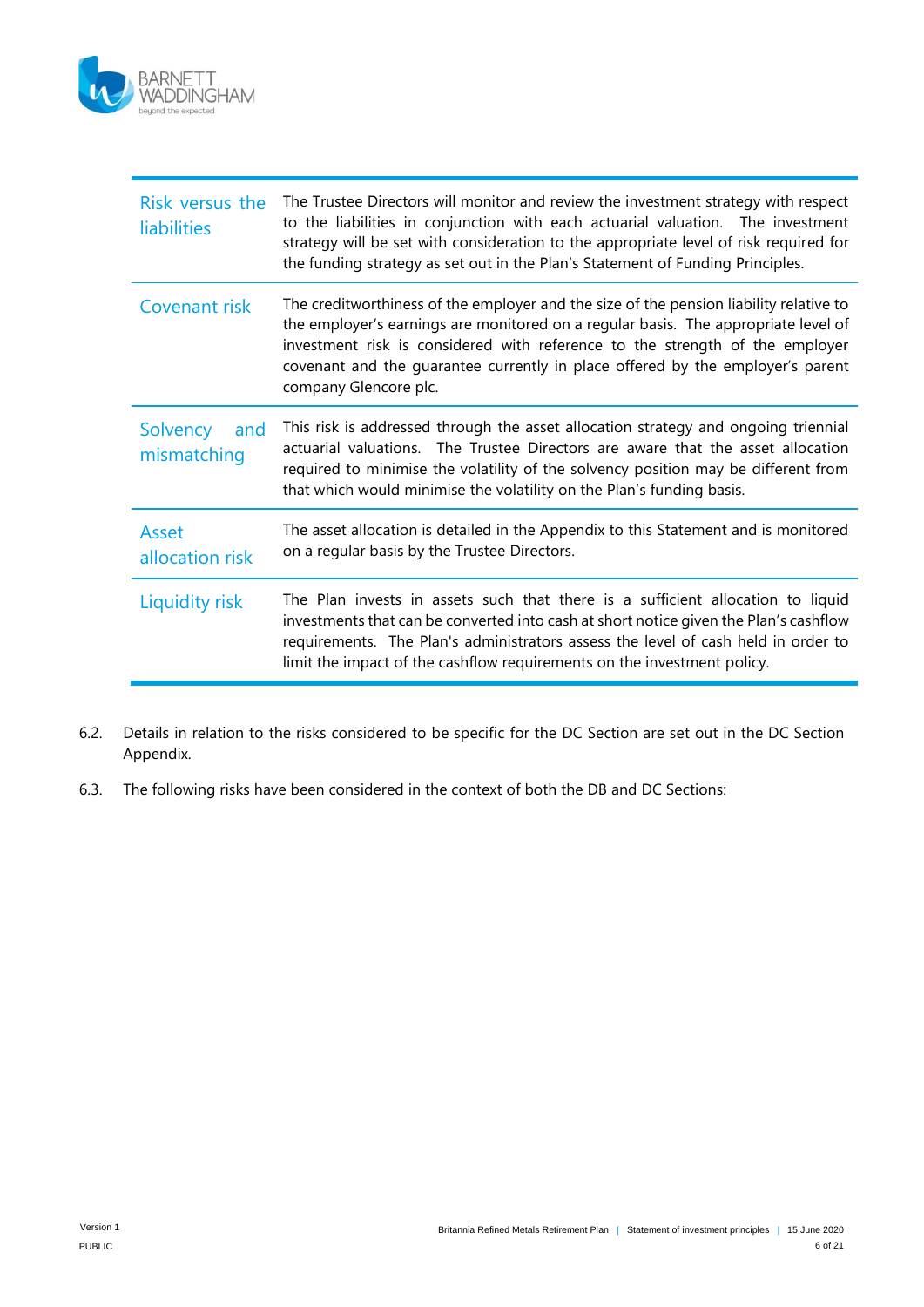

| Investment<br>manager risk | The Trustee Directors monitor the performance of each of the Plan's investment<br>managers on a regular basis in addition to having meetings with each manager from<br>time to time as necessary. The Trustee Directors have a written agreement with<br>each investment manager for the DB Section and the investment provider for the<br>DC Section, which contains a number of restrictions on how each investment<br>manager and investment provider may operate. |
|----------------------------|-----------------------------------------------------------------------------------------------------------------------------------------------------------------------------------------------------------------------------------------------------------------------------------------------------------------------------------------------------------------------------------------------------------------------------------------------------------------------|
| Concentration<br>risk      | Each investment manager is expected to manage broadly diversified portfolios and<br>to spread assets across a number of individual shares and securities.                                                                                                                                                                                                                                                                                                             |
| <b>Currency risk</b>       | The Plan's liabilities are denominated in sterling. The Plan may gain exposure to<br>overseas currencies by investing in assets that are denominated in a foreign<br>currency or via currency management. Currency hedging is employed, where<br>appropriate, to manage the impact of exchange rate fluctuations.                                                                                                                                                     |
| Loss of<br>investment      | The risk of loss of investment by each investment manager and custodian is assessed<br>by the Trustee Directors. This includes losses beyond those caused by market<br>movements (e.g. default risk, operational errors or fraud).                                                                                                                                                                                                                                    |

# <span id="page-6-0"></span>7. Expected return on investments

- 7.1. The Trustee Directors have regard to the relative investment return and risk that each asset class is expected to provide. The Trustee Directors are advised by their professional advisors on these matters, who it deems to be appropriately qualified experts. However, the day-to-day selection of investments is delegated to the investment managers.
- 7.2. The Trustee Directors recognise the need to distinguish between nominal and real returns and to make appropriate allowance for inflation when making decisions and comparisons.
- 7.3. In considering the expected return from investments, the Trustee Directors recognise that different asset classes have different long-term expected returns and expected volatilities relative to the liabilities of the DB Section.
- 7.4. Having established the investment strategy, the Trustee Directors monitor the performance of each investment manager against an agreed benchmark as frequently as appropriate according to market conditions and the DB Section's funding position. The Trustee Directors meet the Plan's investment managers as frequently as is appropriate in order to review performance.

# <span id="page-6-1"></span>8. Realisation of investments

- 8.1. The Trustee Directors have delegated the responsibility for buying and selling investments to the investment managers. The Trustee Directors have considered the risk of liquidity as referred to above.
- 8.2. Ultimately, the DB Section's investments will all have to be sold when the Plan's life comes to an end. In this situation, the Trustee Directors are aware of the fact that the realisable value of some investments, were there to be a forced sale, might be lower than the market value shown in the Plan's accounts.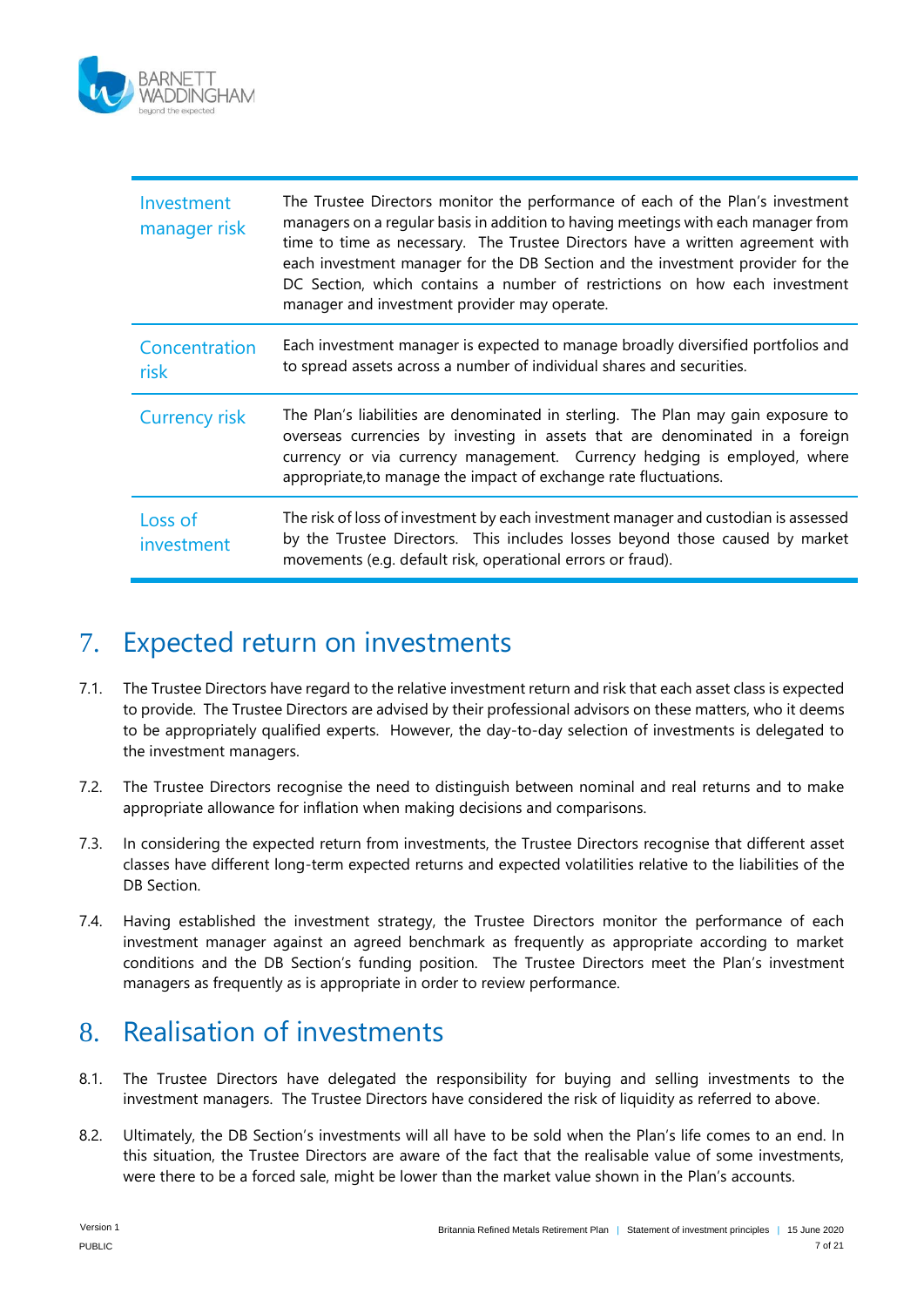

# <span id="page-7-0"></span>9. Socially Responsible Investment, Corporate Governance and Voting Rights

#### **Policy on Environmental, Social and Governance ("ESG") considerations**

- 9.1. The Trustee Directors have considered long-term financial risks to the Plan and believe that ESG factors, including climate risk, are potentially financially material and will continue to develop their policy to consider these, alongside other factors, when selecting or reviewing the Plan's investments in order to avoid unexpected losses.
- 9.2. Given the Plan remains open to accrual and the objective to fund future member benefits from the Plan's assets as they fall due, the Trustee Directors have a long-term time horizon over which they take into account the financial materiality of ESG factors (including, but not limited to, climate change).
- 9.3. From time to time, the Trustee Directors may ask the Plan's investment managers to attend meetings and provide updates on the funds, which the Trustee Directors may request to include an update on ESG considerations.
- 9.4. The Trustee Directors will be reliant on the information presented by the investment managers regarding the extent to which an investment manager allows for ESG factors in making their investment decisions. Furthermore, an investment manager's excellence in this area will not take precedence over other financially material factors, including (but not limited to) historical performance or fees.
- 9.5. As the investments are held in pooled funds, ESG considerations are set by each of the investment managers. The Plan's investment manager will ultimately act in the best interests of the Plan's assets to maximise returns for a given level of risk. The Trustee Directors will assess how this aligns with their own policies as set out in Appendix 1.
- 9.6. The Trustee Directors have not imposed any restrictions relating to ESG issues on their investment managers and have not imposed any exclusions on their investment arrangements based on ESG factors.

#### **Policy on stewardship**

- 9.7. The Trustee Directors believe that good stewardship and positive engagement can lead to improved governance and potentially better risk-adjusted returns.
- 9.8. As an investor in pooled funds in both the DB and DC Sections, the Trustee Directors currently adopt the policy of delegating the exercise of the rights (including voting rights) attaching to the Plan's investments to the investment managers, who are signatories to the UK Stewardship code (except CBRE) and all managers are signatories to the UN Principles of Responsible Investment. The Trustee Directors expect the investment managers to take account of ESG factors and climate risk when exercising these rights and will monitor this through the annual Implementation Statement.
- 9.9. The Trustee Directors also delegate undertaking engagement activities, which include entering into discussions with company management in an attempt to influence behaviour, to the investment managers. As part of this, the Trustee Directors expect their investment managers to assess and monitor developments in the capital structure for each of the companies in which the managers invest (the Trustee Directors recognise that this may not be the case where portfolios are managed on a passive basis). This should include monitoring developments in ESG-related issues, and in particular climate risk, across relevant parts of the capital structure. This expectation has been communicated to the Plan's investment managers.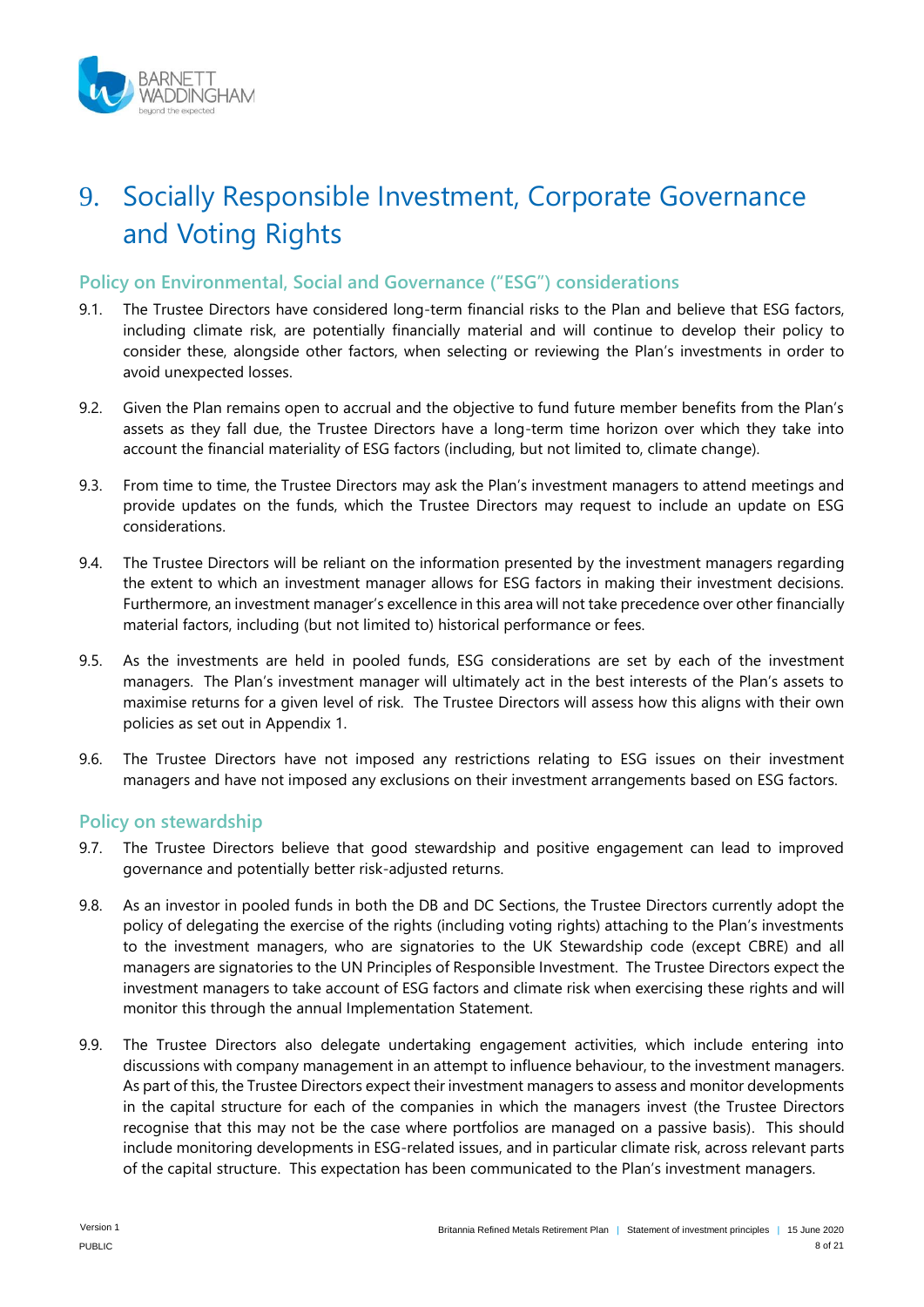

- 9.10. In selecting and reviewing their investment managers, where appropriate and applicable, the Trustee Directors will consider the investment manager's policies on engagement and ESG, and how those policies have been implemented. If the Trustee Directors find that any investment manager is not engaging with the companies in which the manager invests in a suitable manner or is not taking sufficient account of ESG matters in its exercising of voting rights, they will engage with that investment manager with the help of the Plan's Investment Consultant and with the pension provider (Aviva) for the DC Section.
- 9.11. The Plan's investment consultant, Barnett Waddingham, is independent and no arm of its business provides investment management services. This, and its FCA Regulated status, makes the Trustee Directors confident that the investment manager recommendations Barnett Waddingham make are free from conflicts of interest.
- 9.12. The Trustee Directors expect all investment managers to have a conflict of interest policy in relation to their engagement and ongoing operations. In doing so, the Trustee Directors believe they have appropriately managed the potential for conflicts of interest in the appointment of the investment manager and conflicts of interest between the Trustee Directors/investment manager and the companies in which the manager invests.

# <span id="page-8-0"></span>10. Policy for considering non-financial matters

10.1. When constructing the investment strategy and selecting investment managers, the Trustee Directors do not allow for non-financial matters.

### <span id="page-8-1"></span>11. Agreement

11.1. This statement was agreed by the Trustee Directors and replaces any previous statements. Copies of this statement and any subsequent amendments will be made available to the employer, the investment managers, the actuary and the Plan auditor upon request.

**Date: September 2020**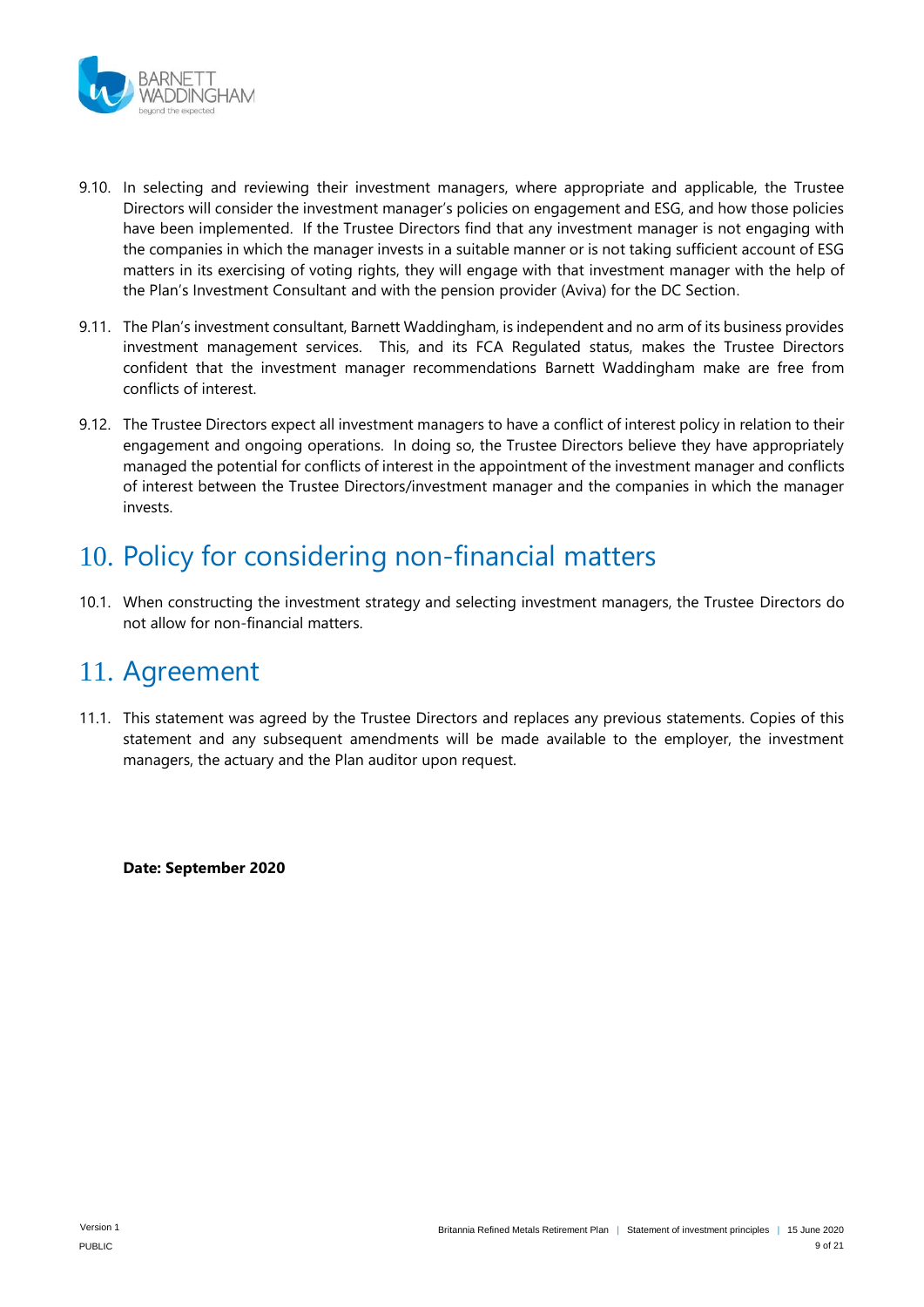

# **Appendix 1 Note on investment policy of the DB and DC Sections as at June 2020 in relation to the current Statement of Investment Principles**

### **1. DB Section – choosing investments**

The Trustee Directors have appointed the following investment managers to carry out the day-to-day investment of the Plan:

- **Legal & General Investment Management (Equity);**
- Baillie Gifford & Co. Limited (DGF);
- Columbia Threadneedle Investments (DGF);
- M&G Investment Management Limited (Illiquid Credit Opportunities Fund);
- CBRE Global Investment Partners Limited ( legacy Property holding in the process of being liquidated); and
- Insight Investments (LDI and collateral).

The Trustee Directors also have AVC contracts with The Prudential Assurance Company Limited and Aviva Life & Pension UK Limited (formerly known as Friends Life and Pensions Limited) for the receipt of members' Additional Voluntary Contributions (AVCs). These are additional benefits on a money purchase basis for only those members electing to pay AVCs or transferring pension benefits into the Plan. Members participating in this arrangement will receive an annual statement confirming the amounts held on their behalf and the movements in the year. No administrative costs are deducted from the members' money purchase section investments.

The investment managers and AVC providers are authorised and regulated by the Financial Conduct Authority.

The investment benchmarks and objectives for each investment manager in the strategy are given below.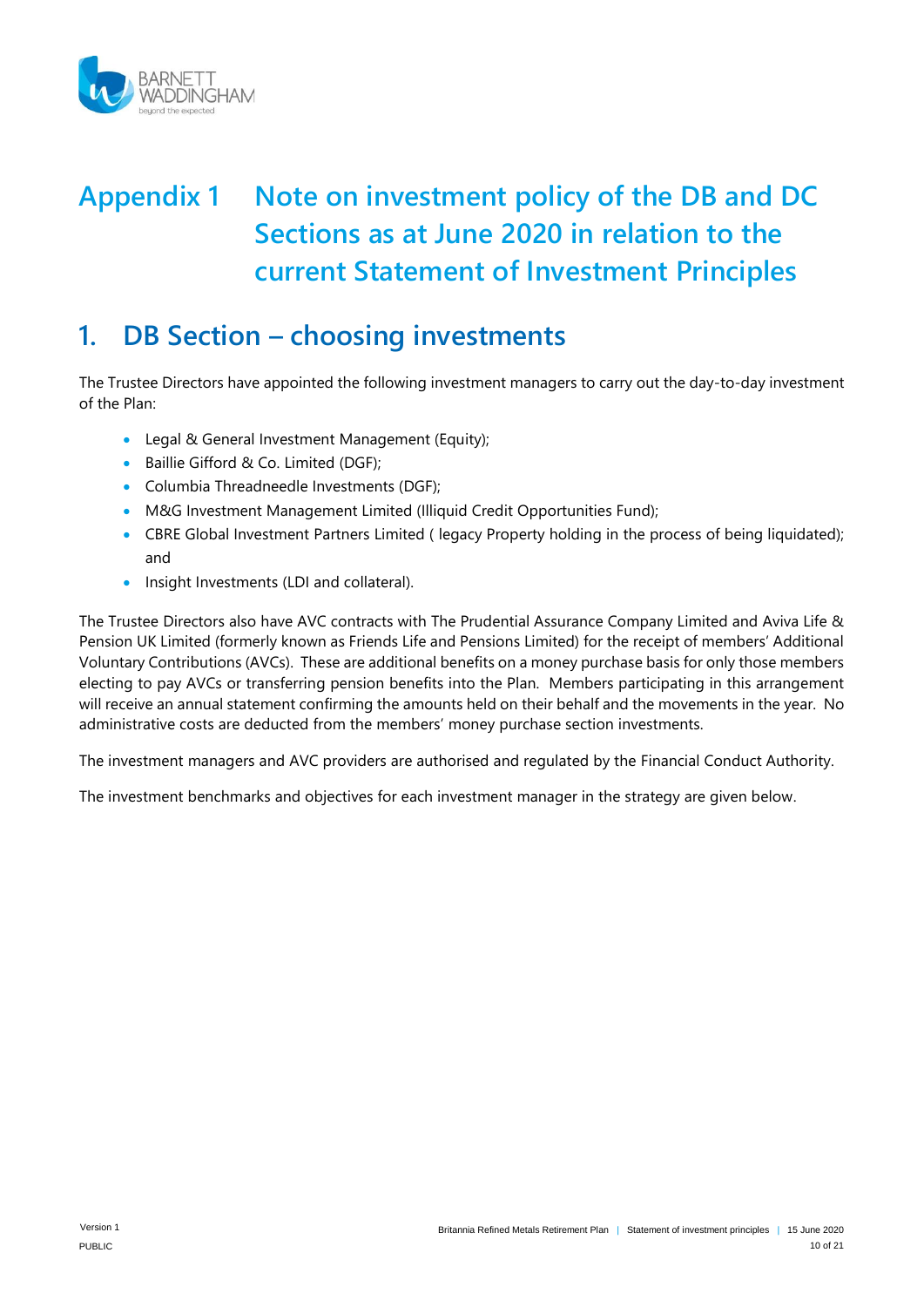

| Investment<br>manager                       | Fund                                                    | <b>Benchmark</b>                                              | Objective                                                                                                 |
|---------------------------------------------|---------------------------------------------------------|---------------------------------------------------------------|-----------------------------------------------------------------------------------------------------------|
|                                             | UK Equity Index                                         | FTSE All-Share Index                                          | To track its benchmark to<br>within $+/-0.25\%$ p.a. for two<br>years out of three                        |
|                                             | North America Equity<br>Index                           | <b>FTSE World North</b><br>America Index                      | To track its benchmark to<br>within $+/-0.5\%$ p.a. for two<br>years out of three                         |
|                                             | North America Equity<br>Index - GBP Hedged              | <b>FTSE World North</b><br>America Index - GBP<br>Hedged      | To track its benchmark to<br>within $+/-0.5\%$ p.a. for two<br>years out of three                         |
|                                             | Europe (ex. UK) Equity<br>Index                         | FTSE Developed Europe<br>ex. UK Index                         | To track its benchmark to<br>within $+/-0.5\%$ p.a. for two<br>years out of three                         |
| Legal & General<br>Investment<br>Management | Europe (ex. UK) Equity<br>Index - GBP Hedged            | FTSE Developed Europe<br>ex UK Index - GBP<br>Hedged          | To track its benchmark to<br>within $+/-0.5\%$ p.a. for two<br>years out of three                         |
|                                             | Japan Equity Index                                      | FTSE Japan Index                                              | To track its benchmark to<br>within $+/-0.5\%$ p.a. for two<br>years out of three                         |
|                                             | Japan Equity Index -<br><b>GBP Hedged</b>               | FTSE Japan Index - GBP<br>Hedged                              | To track its benchmark to<br>within $+/-0.5\%$ p.a. for two<br>years out of three                         |
|                                             | Asia Pacific (ex. Japan)<br>Equity Index                | FTSE World Asia Pacific ex.<br>Japan Index                    | To track its benchmark to<br>within $+/-0.75\%$ p.a. for two<br>years out of three                        |
|                                             | <b>Global Emerging</b><br>Markets Equity Index          | S&P/IFCI Composite<br><b>Global Emerging Markets</b><br>Index | To track its benchmark to<br>within $+/-1.5\%$ p.a. for two<br>years out of three                         |
| <b>Baillie Gifford</b>                      | Multi-Asset Growth<br>Fund                              | Bank of England Base<br>Rate                                  | Benchmark +3.5% p.a. (net of<br>fees) over rolling 5 years with<br>less than 10% annualised<br>volatility |
| Threadneedle                                | Dynamic Real Return<br>Fund                             | UK Consumer Price Index<br>(CPI)                              | Benchmark +4% p.a. (before<br>fees) over 3 to 5 years                                                     |
| M&G                                         | <b>Illiquid Credit</b><br><b>Opportunities Fund VII</b> | <b>LIBOR</b>                                                  | Return of benchmark + 5%<br>p.a. net of fees over the life<br>of the Fund                                 |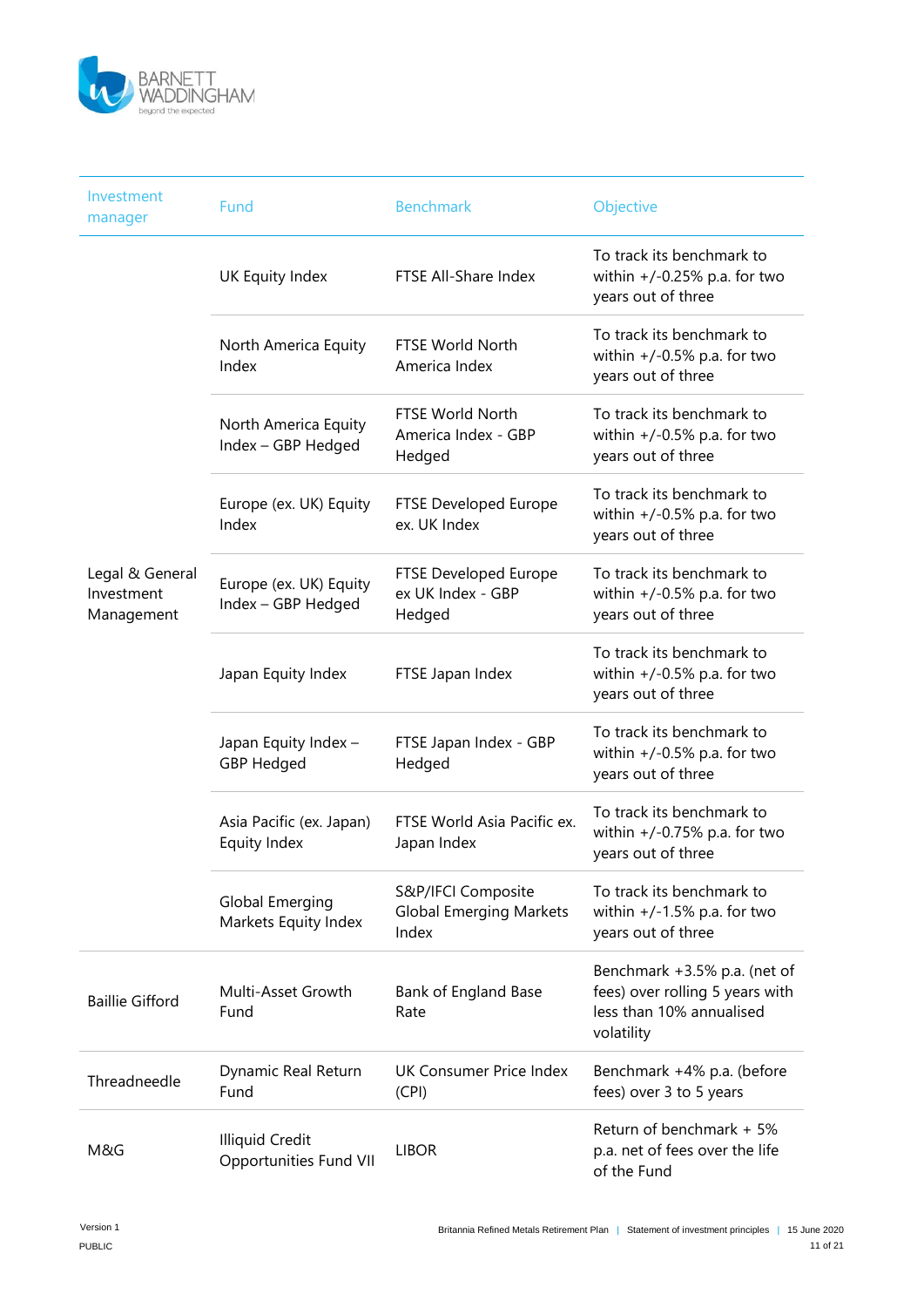

| <b>CBRE</b> | <b>CB Richard Ellis Europe</b><br>(ex. UK) Alpha Fund | n/a                                                                           | To deliver returns of 8% p.a.<br>net of fees over the life of<br>the Fund        |
|-------------|-------------------------------------------------------|-------------------------------------------------------------------------------|----------------------------------------------------------------------------------|
| Insight     | <b>Enhanced Selection</b><br><b>Funds</b>             | Customised Gilt<br>Comparator reflecting<br>typical scheme<br>characteristics | Outperform a static<br>allocation to either gilts or<br>swaps over the long-term |
|             | Liquidity Plus Fund                                   | 3-month LIBID                                                                 | Aims to provide investors<br>with income together with<br>stability of capital   |

The performance of the investment managers will be monitored as frequently as the Trustee Directors consider appropriate in light of the prevailing circumstances. The monitoring takes into account both short-term and long-term performance.

The AVC arrangement is reviewed from time to time.

# **2. DC Section**

### Investment objectives

The Trustee Directors' objective is to make available to members of the DC Section of the Plan (and to AVC members from the DB Section) an appropriate range of investment options designed to generate income and capital growth which, together with new contributions, will provide a fund at retirement which can be used to provide retirement income.

Although the Trustee Directors have ultimate responsibility for decisions regarding the investment policy, in accordance with the Pensions Act 1995 as amended, they have delegated the day-to-day management of the assets to the associated underlying investment managers. The investment managers provide the skill and expertise necessary to manager the investments of the Plan competently and are responsible for investing in diversified portfolios of assets.

The Trustee Directors' policy is that the extent to which social, environmental and ethical factors may have a financial impact on the portfolio will be taken into account by the investment manager in the exercise of its delegated duties. Further details in relation to this are set out in the main body of this Statement of Investment Principles.

#### Kind of investment to be held

The investment funds for the DC Section are held in an insurance policy issued by Aviva. The DC Section is structured as a bundled arrangement which is administered by Aviva. The Trustee Directors, through the insurance policy, make available a range of pooled funds in which members of the DC Section of the Plan (and AVC members of the DB Section) are able to invest.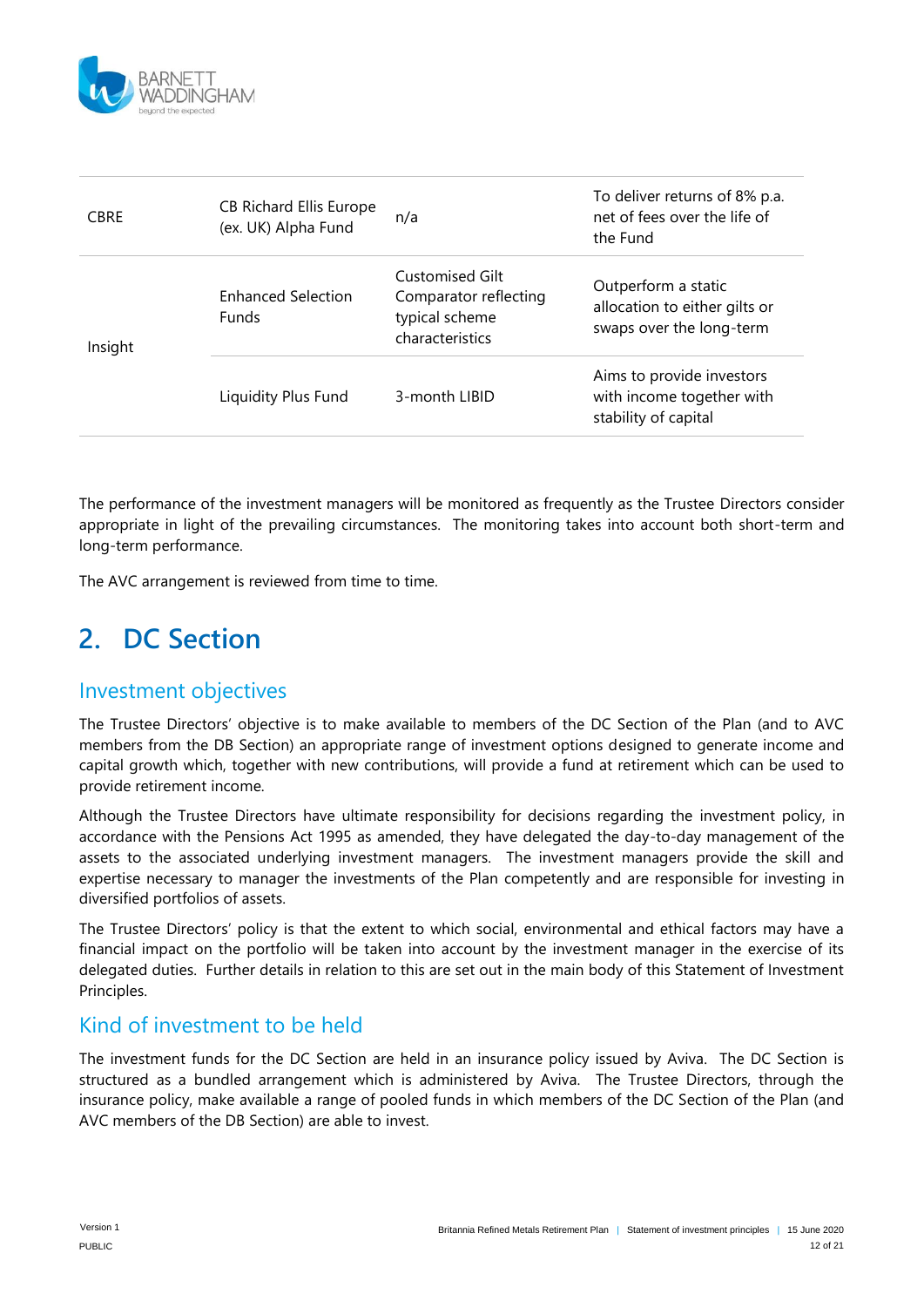

These funds cover a broad range of assets (e.g. equities, fixed interest bonds, index-linked bonds and cash) which the Trustee Directors believe will enable members to invest in a manner which reflects their attitude to risk and proximity to retirement.

#### Balance between different kinds of investment and the expected return on investments

The Trustee Directors' main investment objectives are:

- to provide a default investment option that is likely to be suitable for a typical member of the DC Section;
- to offer an appropriate range of alternative investment options so that members who wish to make their own investment choices have the freedom to do so, recognising that members may have different investment needs and objectives; and
- to seek to achieve good member outcomes net of fees and subject to acceptable levels of risk.

The Trustee Directors are responsible for the design of the default investment option and for choosing which investment options to make available to members. Members are responsible for their own choice of investment options (including where the default investment option is selected for them because they have not selected other funds).

The Trustee Directors have made available a range of funds to suit the individual needs of the DC Section's members. For example, a range of funds with greater equity bias is available for those members willing to accept a greater level of volatility in pursuit of higher expected retirement savings. Funds that hold greater degrees of investment in bonds or cash are offered for those members who are less comfortable with the likely volatility of the equity funds.

Alternatively, the Trustee Directors have made available a range of lifestyle arrangements, whereby a member's assets are automatically invested in line with a pre-determined strategy that changes as the member gets closer to accessing their retirement savings. Emphasis is placed on medium to higher risk funds (i.e. investment largely in growth assets) in search of long-term inflation-protected growth whilst the member is a long way off accessing their retirement savings, switching progressively to lower risk assets over the years preceding the member's target retirement date so as to protect the purchasing power of the retirement savings.

The lifestyle arrangements are constructed from some of the funds mentioned above that are offered to members wanting to manage their own asset allocation decisions.

### Default option

The Trustee Directors acknowledge that members will have different attitudes to risk and different aims for accessing their retirement savings, and so it is not possible to offer a single investment option that will be suitable for each individual member.

However, having analysed the membership profile of the DC Section, the Trustee Directors decided that the lifestyle arrangement set out below represents a suitable default investment option for the majority of members who do not make a choice about how their contributions (and those made on their behalf by the employer) are invested.

The aims, objectives and policies relating to the default option are intended to ensure that assets are invested in the best interests of relevant members and their beneficiaries.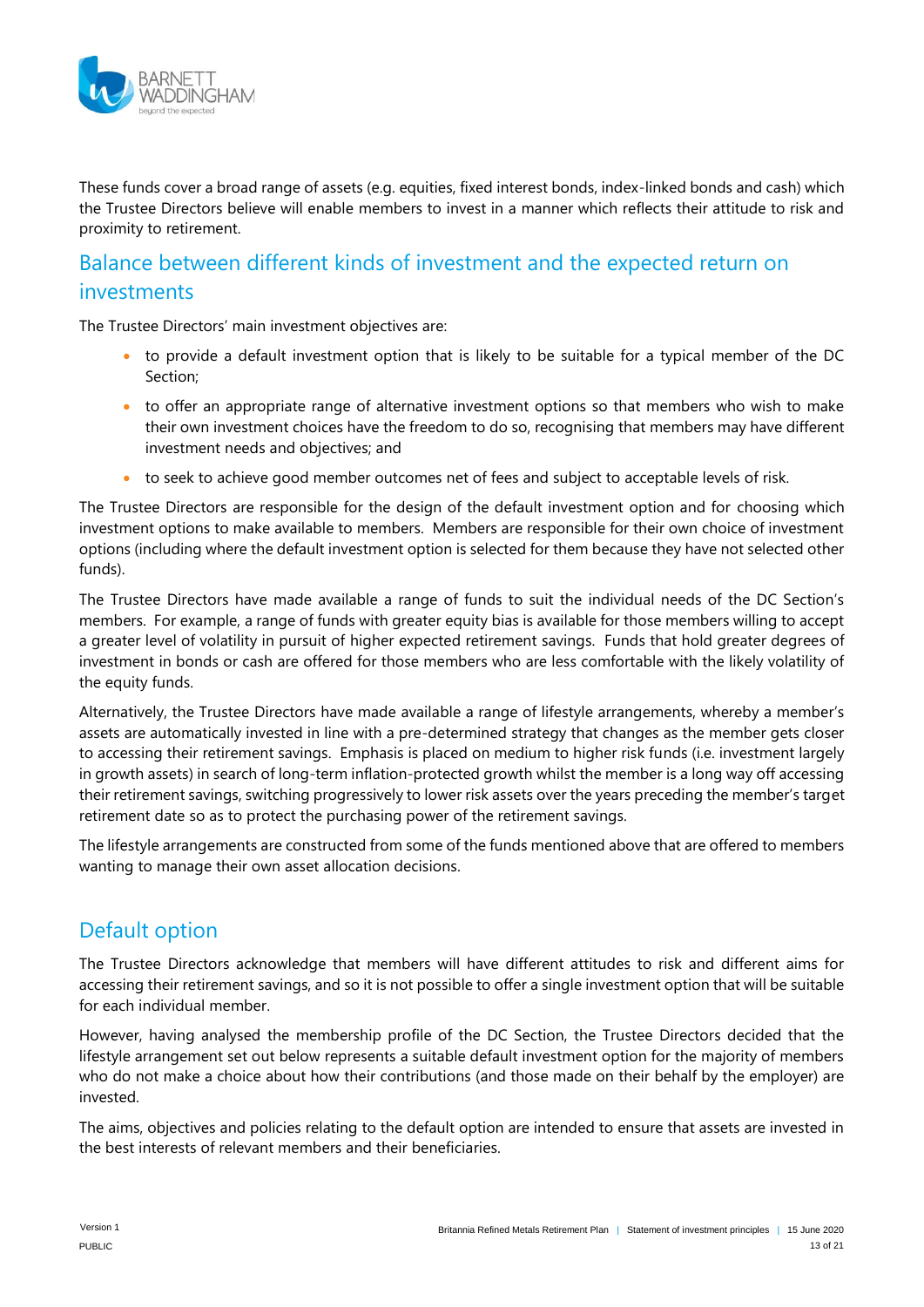

The default option is called the My Future Focus Targeting Cash Lump Sum profile and is a governed solution which is designed and implemented by Aviva. It invests in two multi-asset funds depending upon how far each member is away from their Selected Retirement Age (SRA).

When a member is more than 10 years from SRA, the profile will invest wholly in the My Future Focus Growth Fund and from 10 years before each member's SRA, the profile looks to reduce the level of investment risk by automatically and gradually switching out of the My Future Focus Growth Fund into the My Future Focus Cash Lump Sum Fund.

This process is illustrated in the graph below:



The objective of the My Future Focus Targeting Cash Lump Sum profile is to provide a balance between the members' requirements for strong growth in excess of inflation and their aversion to suffering significant volatility in the value of their savings. This will be achieved through investment in a range of asset classes, including growth assets (both developed market and emerging market equities, and high yield and emerging market debt), 'defensive' assets (government and corporate bonds) and 'uncorrelated' assets (property).

In the 'consolidation' phase, the focus is on providing a balance between the members' needs to grow the value of their savings ahead of inflation and protect against the risk of suffering loss, noting the expectation that benefits will be taken as a cash sum on retirement. This will be achieved through the gradual transition from the 'growth phase' into a Money Market Fund.

The Trustee Directors, in conjunction with the Investment Consultant, will review the characteristics and net performance of the default investment profile on a regular basis to ensure alignment with the best interests of members and beneficiaries.

The Trustee Directors will undertake a formal review of the default option at lease every three years, or earlier if there is a significant change to the DC Section governing regulations or the profile of the Plan's membership.

#### Alternative investment options

Acknowledging the challenge of identifying the best solution for different groups of members, the Trustee Directors focus on the default option. Alongside the default investment option, the Trustee Directors make available three further lifestyle investment profiles which have been designed to allow members to target a specific retirement income option.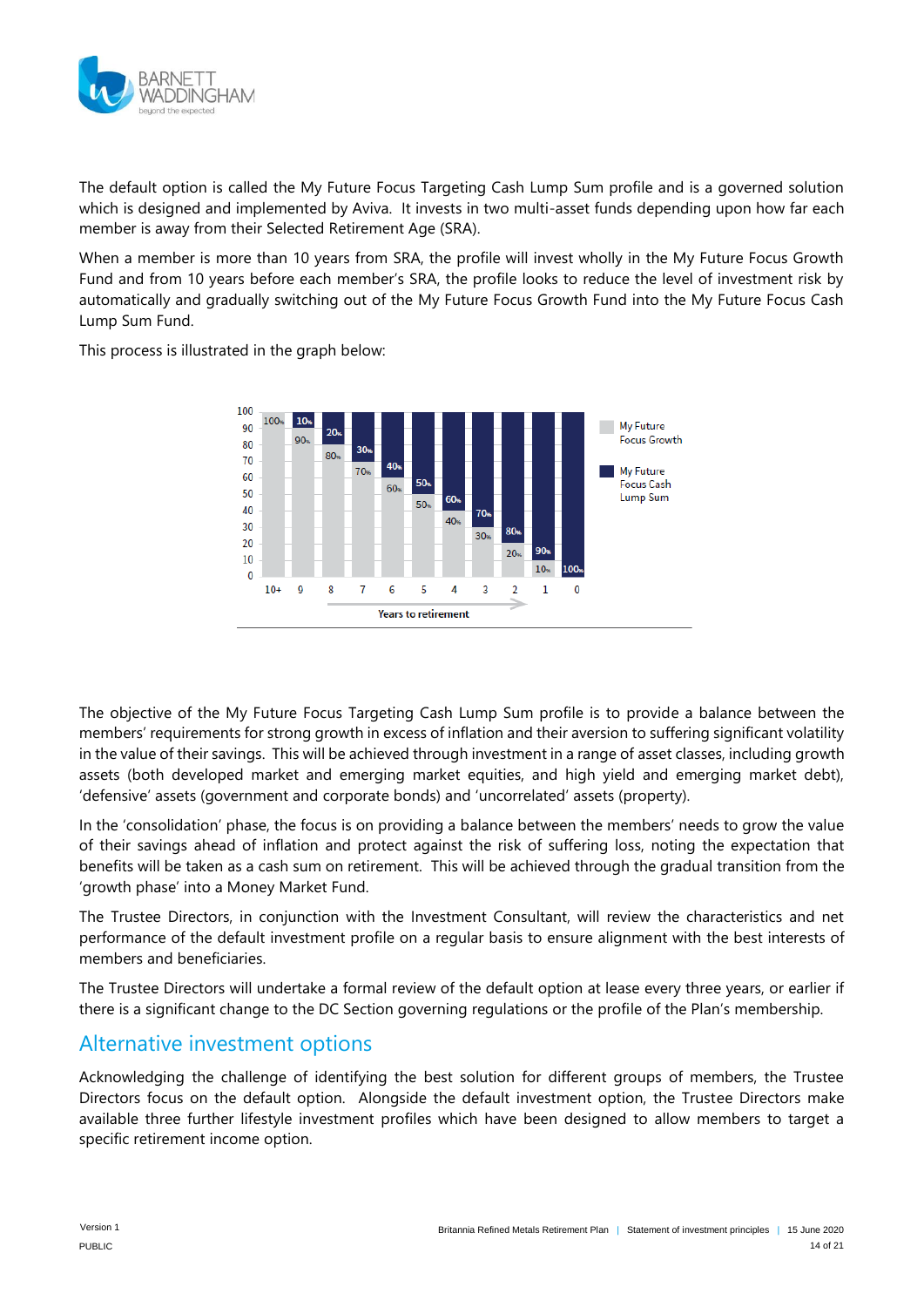

Like the My Future Focus Targeting Cash Lump Sum profile, these form part of Aviva's range of governed investment solutions so have been designed and implemented by Aviva:

- My Future Focus Target Drawdown profile: designed for those members that intend to drawdown income in retirement;
- My Future Focus Target Annuity profile: designed for those members that intend to provide retirement income through annuity purchase.

Each of these profiles holds the same underlying investment fund as the default option in the early years of membership. However, in the final 10 years to SRA they are tailored to reflect the target retirement income option.

Members can also self-select individual funds to invest in. These consist of the constituent funds of the lifestyle programmes (referred to above) as well as seven further funds, details of which are set out in the section below.

### Choosing investments

The Trustee Directors have appointed Aviva to carry out the day-to-day investment of the DC Section. As the default option and range of lifestyle profiles are designed and implemented by Aviva, Aviva is responsible for selecting the underlying fund managers. The Trustee Directors select the fund managers for all other funds offered through the DC Section.

The investment managers to the DC Section are currently Aviva Investors and BlackRock, both of which are authorised and regulated by the Financial Conduct Authority.

| Investment<br>manager | <b>Fund</b>                         | <b>Benchmark</b>                                                     | <b>Management</b><br>style               |  |
|-----------------------|-------------------------------------|----------------------------------------------------------------------|------------------------------------------|--|
|                       | My Future Focus Annuity             | FTSE UK Level Annuity Single Life<br>Standard Retirement             |                                          |  |
|                       | My Future Focus Cash Lump Sum       | Bank of England Base Rate                                            | Active/Passive                           |  |
| Aviva<br>Investors    | My Future Focus Consolidation       | Bank of England Base Rate +2%                                        | with a long<br>term strategic<br>overlay |  |
|                       | My Future Focus Drawdown            | Bank of England Base Rate +3%                                        |                                          |  |
|                       | My Future Focus Growth              | Bank of England Base Rate +4%                                        |                                          |  |
| <b>BlackRock</b>      | (40:60) Global Equity Index Tracker | 40% FTSE All Share (ASX): 60% FTSE<br>Developed ex UK Index (AWDXUK) | Passive                                  |  |
|                       | World (ex-UK) Equity Index Tracker  | FTSE Developed ex UK Index                                           | Passive                                  |  |

The investment benchmarks and investment management style for each fund are given below: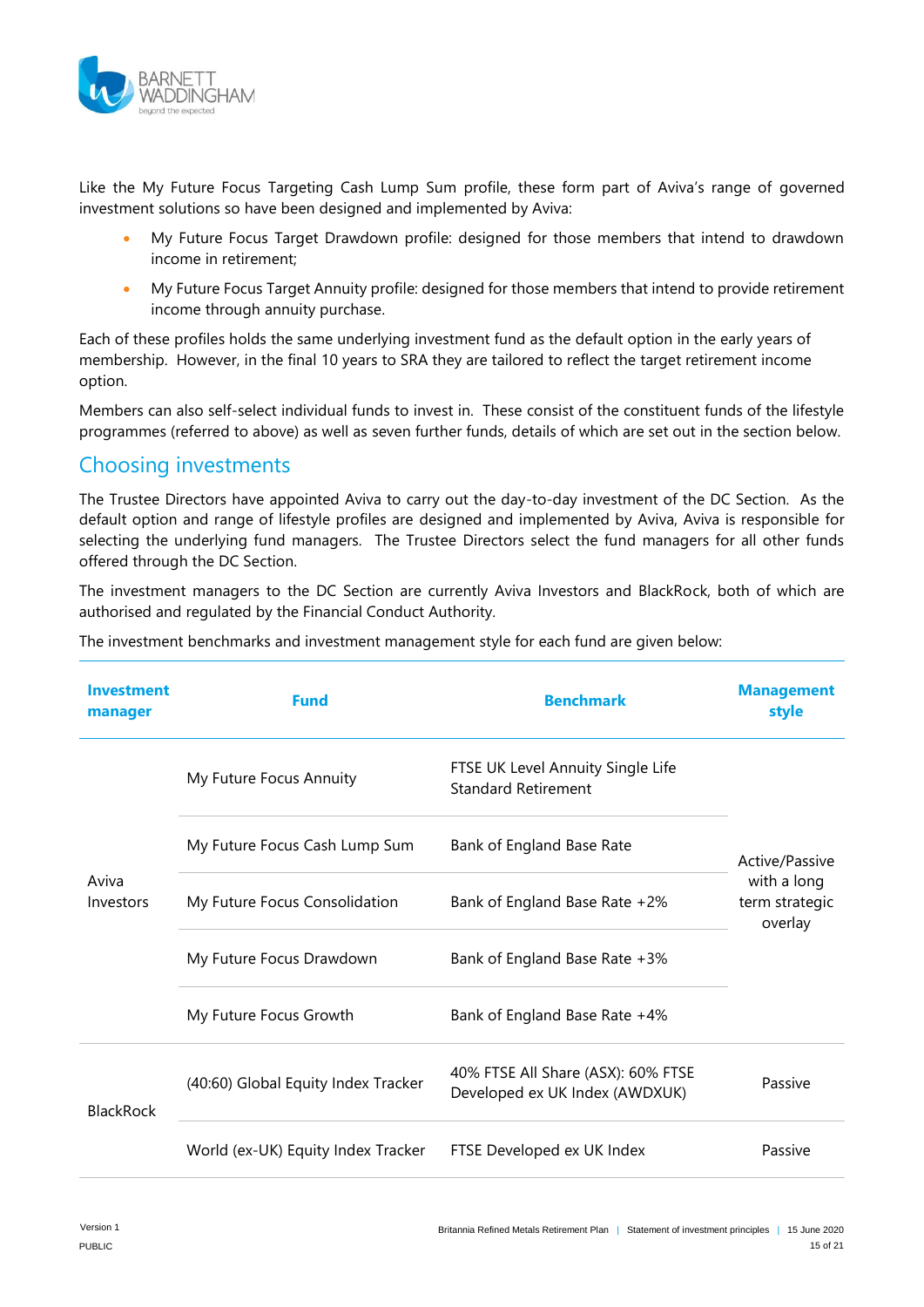

| UK Equity Index Tracker                        | FTSE All-Share Index                             | Passive |
|------------------------------------------------|--------------------------------------------------|---------|
| Over 15 Year Corporate Bond Index<br>Tracker   | iBoxx f Non-Gilts Over 15 Years Index            | Passive |
| Over 15 Year Gilt Index Tracker                | FTSE UK Gilts Over 15 Years Index                | Passive |
| Over 5 Year Index-Linked Gilt Index<br>Tracker | FTSF UK Index Linked Gilts Over 5<br>Years Index | Passive |
| Sterling Liquidity                             | 7 Day GBP LIBID                                  | Active  |

The performance of the investment managers will be monitored on a quarterly basis or more frequently as the Trustee Directors consider appropriate in light of the prevailing circumstances. The monitoring takes into account both short-term and long-term performance.

#### Fee agreements

The annual fee arrangements with Aviva, the pension provider and the investment managers are summarised below:

| <b>Fund</b>                         | <b>Total expense ratio</b> |
|-------------------------------------|----------------------------|
| My Future Focus Annuity             | 0.59%                      |
| My Future Focus Cash Lump Sum       | 0.59%                      |
| My Future Focus Consolidation       | 0.59%                      |
| My Future Focus Drawdown            | 0.59%                      |
| My Future Focus Growth              | 0.59%                      |
| (40:60) Global Equity Index Tracker | 0.49%                      |
| World (ex-UK) Equity Index Tracker  | 0.49%                      |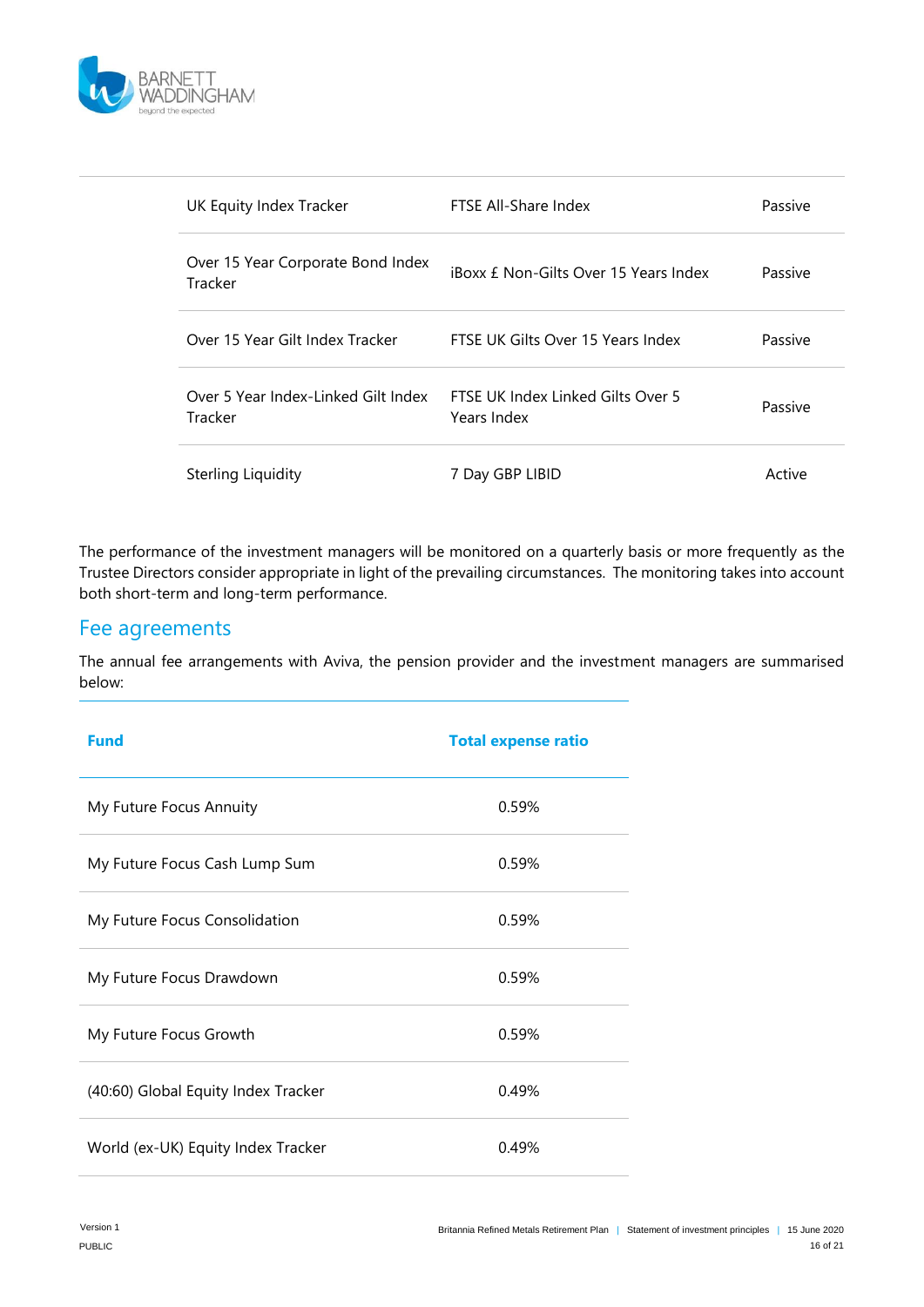

| <b>Fund</b>                                 | <b>Total expense ratio</b> |
|---------------------------------------------|----------------------------|
| UK Equity Index Tracker                     | 0.49%                      |
| Over 15 Year Corporate Bond Index Tracker   | 0.49%                      |
| Over 15 Year Gilt Index Tracker             | 0.49%                      |
| Over 5 Year Index-Linked Gilt Index Tracker | 0.49%                      |
| Sterling Liquidity                          | 0.49%                      |

The Trustee Directors review these charges periodically as part of the Value for Member assessment.

#### Risk

Risk in the DC Section lies with the members themselves. The Trustee Directors have considered a number of risks when designing and providing suitable investment choices to members. The main investment risks affecting all members of the DC Section are: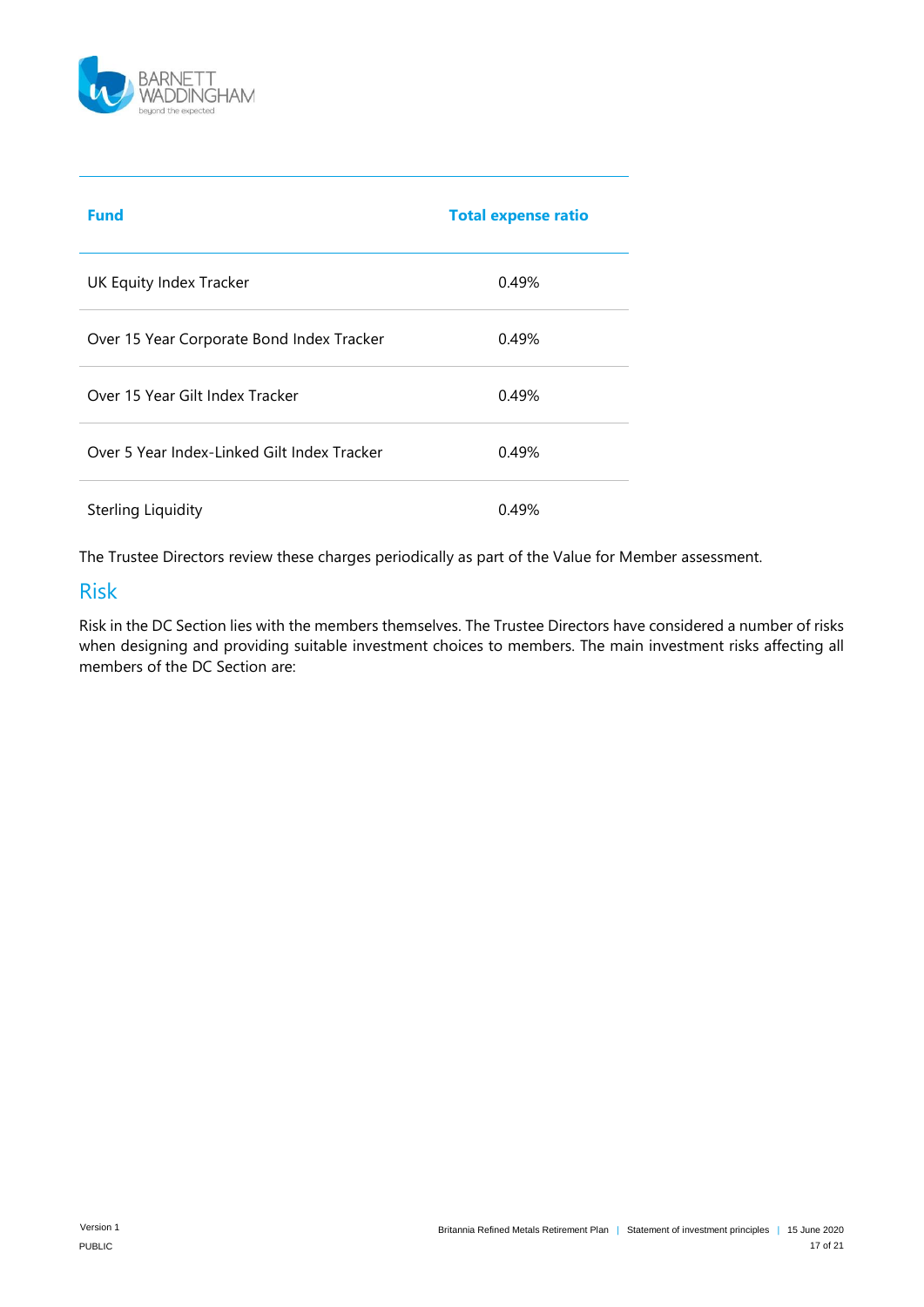

| <b>Inflation risk</b>                       | The risk that the investments do not provide a return at least in line with inflation,<br>thus eroding the purchasing power of the retirement savings. The Trustee Directors<br>make available investment options that are expected to provide a long-term real rate<br>of return.                                                                |
|---------------------------------------------|---------------------------------------------------------------------------------------------------------------------------------------------------------------------------------------------------------------------------------------------------------------------------------------------------------------------------------------------------|
| <b>Conversion risk</b>                      | The risk that fluctuations in the assets held, particularly in the period before<br>retirement savings are accessed, lead to uncertainty over the benefit amount likely to<br>be received.                                                                                                                                                        |
|                                             | In the lifestyle profiles made available through the DC Section, the investment<br>managers change the proportion and type of investments so that in the run up to<br>retirement the investments gradually start to more closely match how the Trustee<br>Directors expect members to access their retirement savings.                            |
|                                             | The Trustee Directors keep the appropriateness of the profiles under regular review.                                                                                                                                                                                                                                                              |
| <b>Retirement</b><br>income risk            | The risk that a member's retirement income falls short of the amount expected,<br>whether this is due to lower investment returns than expected or insufficient<br>The Trustee Directors periodically review the<br>contributions being paid.<br>appropriateness of the investment options offered to ensure member outcomes can<br>be maximised. |
|                                             | Communications to members will seek to encourage them to regularly review the<br>level of their contributions, but ultimately this is a risk which lies with each member.                                                                                                                                                                         |
| <b>Investment</b><br>manager risk           | The Trustee Directors monitor the performance of the DC Section's investment<br>managers on a regular basis in addition to having meetings with them from time to<br>time as necessary.                                                                                                                                                           |
| <b>Concentration/</b><br><b>Market risk</b> | Each investment manager is expected to manage properly diversified portfolios and<br>to spread assets across a number of individual shares and securities.                                                                                                                                                                                        |
| <b>Currency risk</b>                        | The Plan may gain exposure to overseas currencies by investing in assets that are<br>denominated in a foreign currency or via currency management.                                                                                                                                                                                                |
| <b>Loss of</b><br>investment                | The risk of loss of investment by the investment manager and custodian will be<br>assessed by the Trustee Directors. This includes losses beyond those caused by<br>market movements (e.g. default risk, operational errors or fraud).                                                                                                            |

The funds offered through the Plan have been chosen, in part, to help members mitigate these risks through appropriate fund selection. The Trustee Directors will keep the funds and the investment managers under review so as to assist members to mitigate the risks.

In preparing this document, the Trustee has had regard to the Investment Governance Group (IGG) Principles for Defined Contribution (DC) pension schemes and the Pensions Regulator's DC Code of Practice, and have put in place a governance process for the DC Section of the Plan which recognises the importance of these principles and guidance in helping to produce better outcomes for members.

The Trustee Directors also take account of legislative responsibilities in respect of the default investment fund as set out in the Occupational Pension Scheme (Charges and Governance) Regulations 2015 within the investment governance process.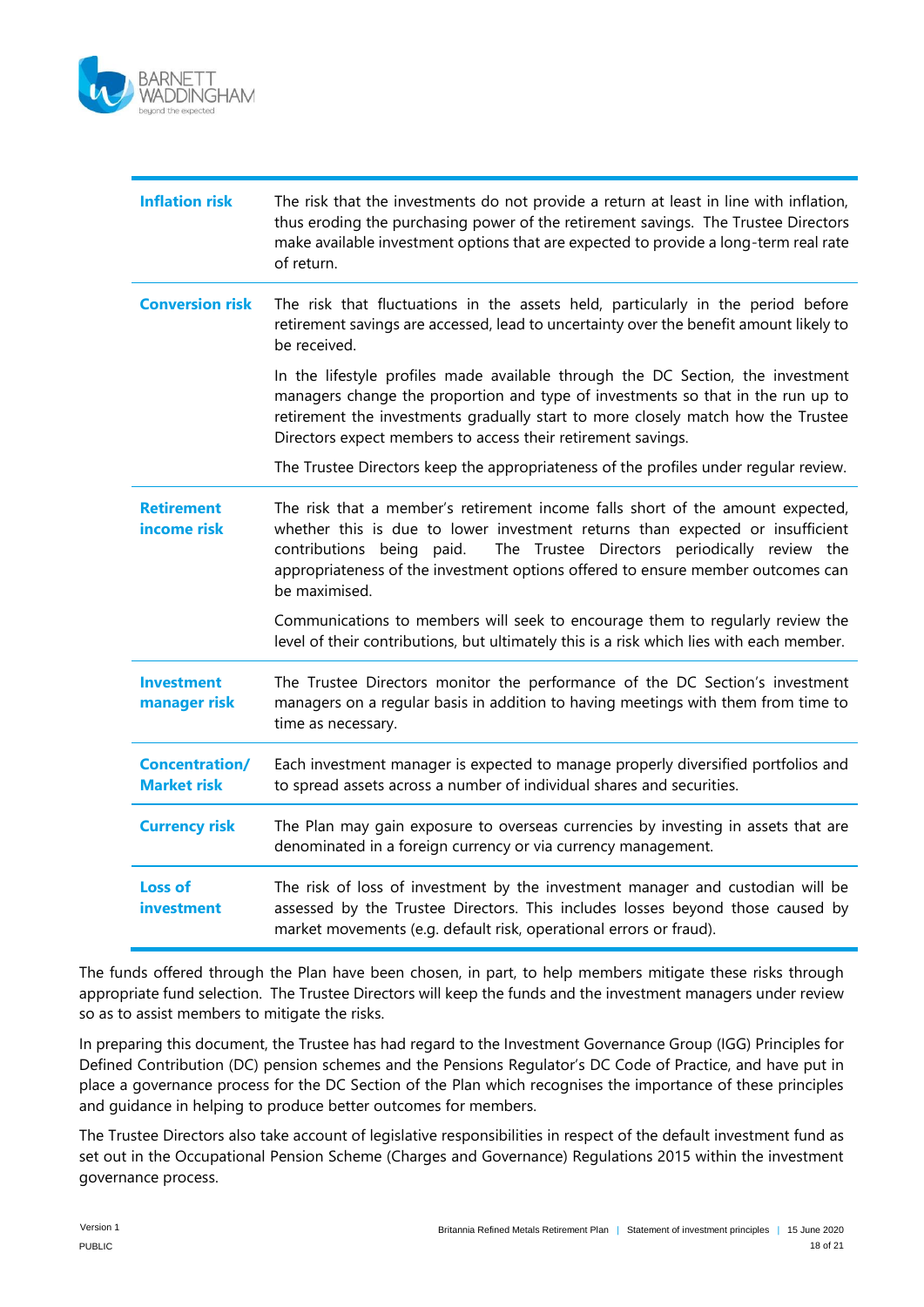

### Realisation of investments

The investment funds of the DC Section are offered through an insurance policy. As such, member's accounts are readily realisable.

# **3. Stewardship policy**

### **Aligning the investment strategy and decisions of the investment manager with the Trustee Directors' investment policies**

When choosing an investment manager, the Trustee Directors select the manager that most closely aligns with their own investment strategy and policies, including their policy on ESG and climate risk.

The Trustee Directors recognise that when investing in pooled funds there is limited scope to influence the investment managers' strategy and decisions but have resolved to:

- Monitor the performance of the Funds relative to the stated investment objectives and philosophy, on which basis the manager has been appointed, to ensure the investment strategy and decisions continue to be in line with the Trustee Directors' expectations.
- In the event that the investment manager ceases to invest in line with the Trustee Directors' policies and expectations, including the management of ESG and climate related risks, their appointment will be reviewed.

### **Incentivising investment managers to make decisions based on assessments about medium to long-term financial and non-financial performance of an issuer of debt or equity and to engage with issuers of debt or equity in order to improve their performance in the medium to long-term**

In making investment decisions, the Trustee Directors expect the Plan's active investment managers to assess the long-term financial and non-financial prospects of any investment. The Trustee Directors believe that nonfinancial factors – such as ESG risk, climate risk and the engagement of investment managers with the companies in which they invest – may have a long-term impact on returns and therefore investment managers should take these into consideration when making decisions.

In order to encourage this, the Trustee Directors have notified the manager of the following:

- The Trustee Directors believe the use of rolling timeframes, typically 3 to 5 years, is consistent with ensuring the investment manager makes decisions based on an appropriate time horizon and will therefore focus on the performance of the investment managers over this timeframe. In particular, in the case of assets that are actively managed, the Trustee Directors expect this to be sufficient to ensure an appropriate alignment of interests.
- The Trustee Directors do not expect ESG considerations to be disregarded by the investment manager in an effort to achieve any short term targets.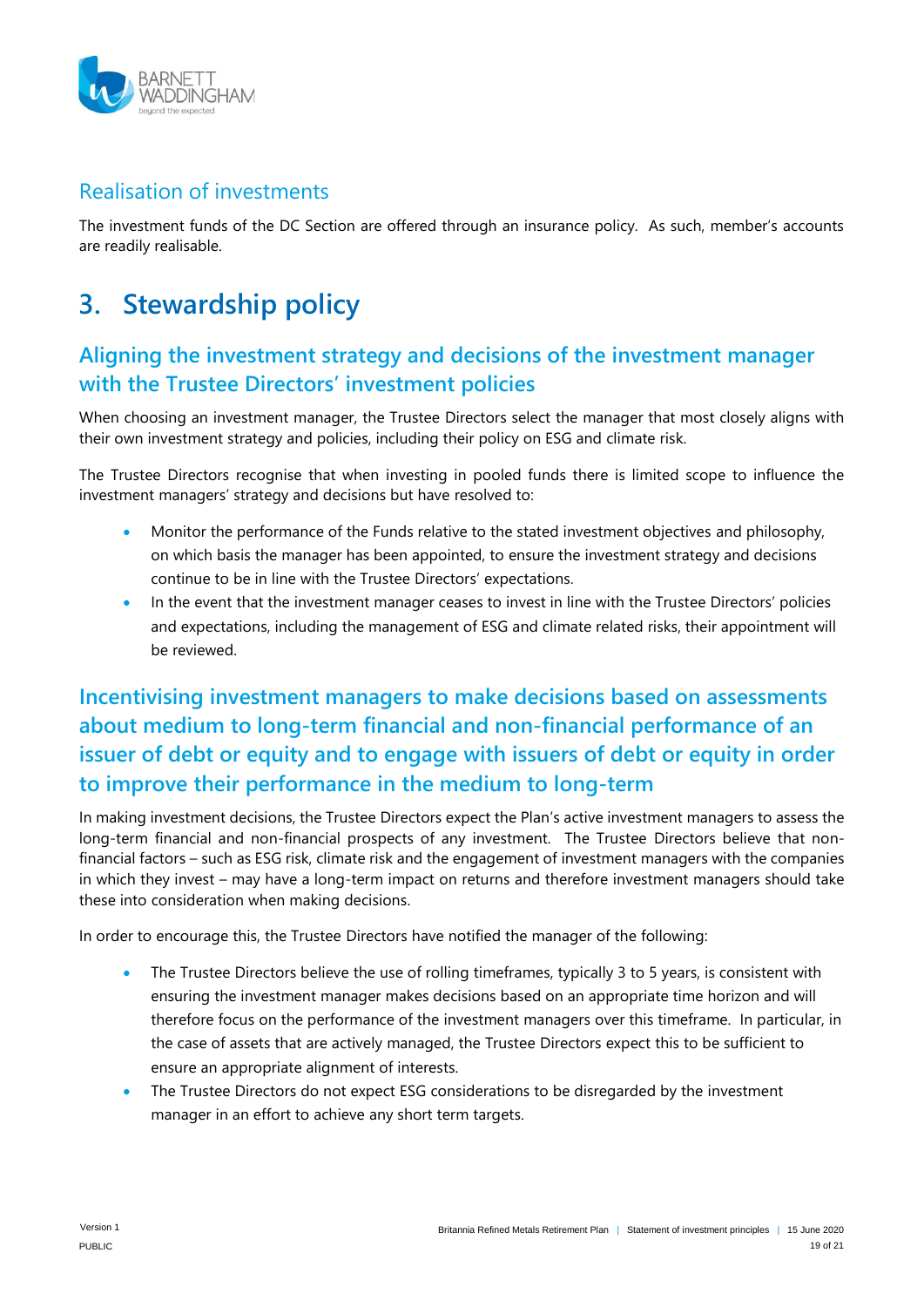

 The Trustee Directors expect investment managers to be voting and engaging on behalf of the Plan's holdings and the Trustee Directors monitor this activity within the Implementation Statement in the Plan's Annual Report and Accounts.

### **How the method (and time horizon) of the evaluation of the investment managers' performance and the remuneration for investment management services are in line with the Trustee Directors' policies**

#### **Evaluation of investment managers' performance**

From time to time the Trustee Directors review the investment managers' performance on a net of fees basis. This is considered over 3-5 year periods, which is consistent with the Trustee Directors' wider investment policies. This review reflects not only fund returns, but also whether the investment managers continue to invest in line with the Trustee Directors' expectations in terms of their investment approach, philosophy and process. This includes the investment managers' approaches to ESG and climate risk.

#### **Remuneration of investment managers**

The Plan invests exclusively in pooled funds. In all cases, the investment managers' remuneration is linked to the value of the assets they manage on behalf of the Plan. Therefore, as the assets grow in value, due to successful investment by the investment manager, the manager receives more in fees and as values fall they receive less. The Trustee Directors believe that this fee structure incentivises the manager to invest in a way that benefits the Plan; in particular, it enables the investment manager to focus on long-term performance.

The Trustee Directors ask the Plan's Investment Consultant to assess whether the investment management fee is in line with the market when the manager is selected, and the appropriateness of the annual management charges are considered from time to time.

### **How the Trustee Directors monitor portfolio turnover costs incurred by the investment manager, and how they define and monitor targeted portfolio turnover or turnover range**

The Trustee Directors acknowledge that portfolio turnover costs can impact on the performance of their investments. However, equally the Trustee Directors believe that active managers can add value through turnover of investments.

When underperformance is identified, the level of turnover may be investigated with the investment manager concerned if it is felt this may have been a significant contributor to the underperformance. In these cases, the Trustee Directors define the target turnover with respect to the market conditions and peer group practices.

#### **The duration of the arrangement with the investment manager**

The majority of the Plan's investment are in open-ended pooled funds and as such there are no pre-agreed timeframes for these investments. However, the Trustee Directors' approach to investing means that investments are expected to be held over a period of 3 years or more. The Plan invests in a closed-ended fund, the Illiquid Credit Opportunities Fund VII managed by M&G, which is expected to have a life of up to 15 years, though there is scope for this to be extended by two more years subject to investor approval.